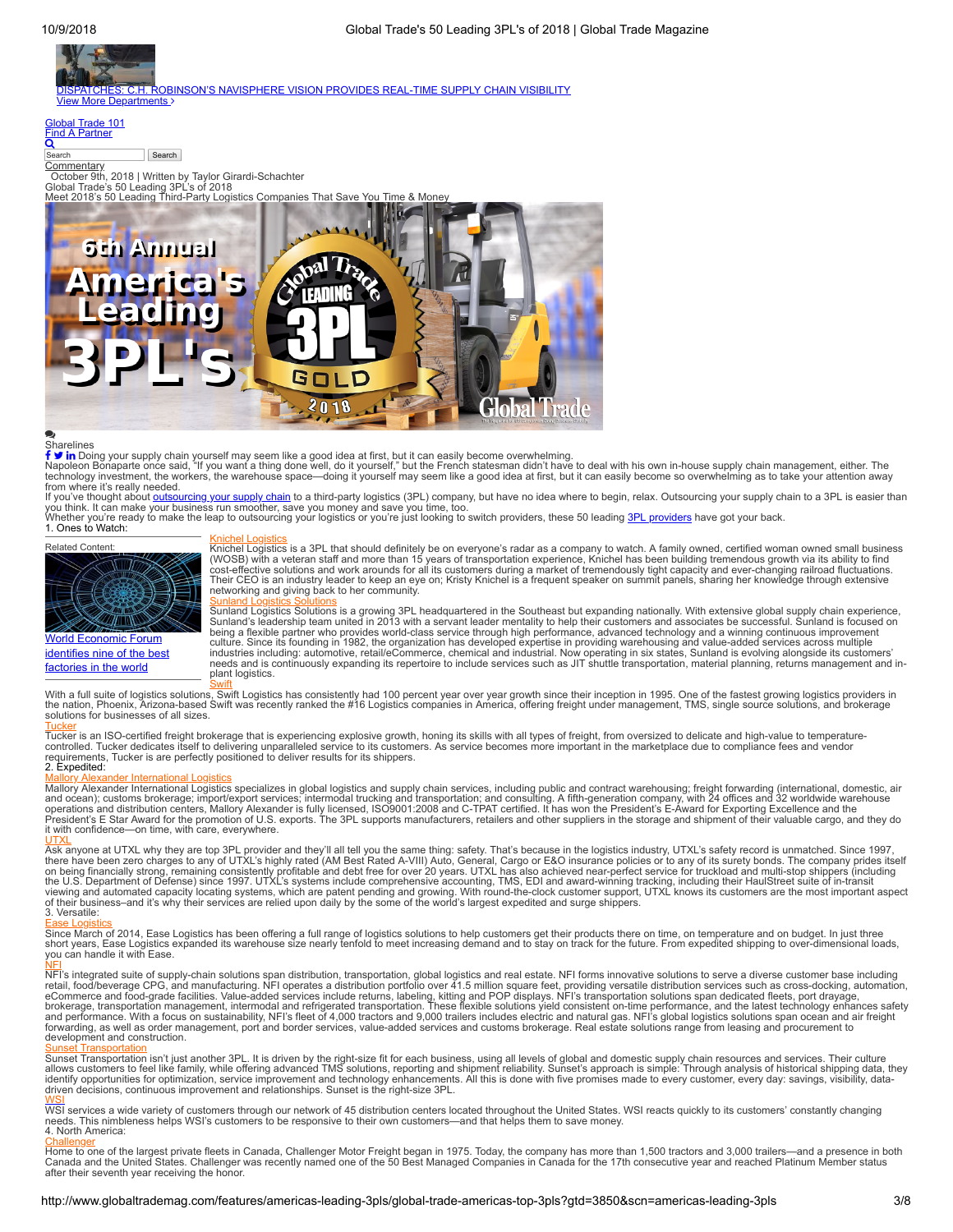## 10/9/2018 Global Trade's 50 Leading 3PL's of 2018 | Global Trade Magazine

<mark>[Echo Global](https://www.echo.com/)</mark><br>Based in Chicago, Echo Global has more than 30 locations in the United States. Echo provides everything from managed transportation solutions to supply-chain management, freight<br>brokerage, truckload, partial more than 40,000 transportation providers around the country.

<mark>[FLS Transportation](https://www.flstransport.com/)</mark><br>FLS Transportation is one of the fastest growing 3PLs in North America, with locations in the United States, Canada and Mexico. FLS offers customizable logistics solutions for every size<br>business, but

<mark>[Old Dominion](https://www.odfl.com/Home/)</mark><br>Providing door-to-door delivery and Friday-to-Monday services to 95 percent of the continental U.S., Old Dominion prides itself on offering guaranteed delivery by either 5 p.m. or by a<br>specific time per cust

<mark>[Pitt Ohio](https://works.pittohio.com/myPittOhio/)</mark><br>Legend has it that the team at Pitt Ohio are such pros at getting freight moving, their competition comes to Pitt for help. A regular "Carrier of the Year" honoree by such companies as<br>Geodis and Transplace, Pi

<mark>[ProTrans](http://www.protrans.com/)</mark><br>For 15 years, ProTrans has had its finger on the pulse of the NAFTA-created manufacturing boom which began in 1994. Today, ProTrans operates chiefly supporting the manufacturing<br>markets from the Midwest to Texas 5. Global:

<u>[American Global Logistics](https://americangloballogistics.com/)</u><br>Founded in 2007, American Global Logistics began with just two founding partners but has steadily grown to between 100 and 150 full-time team members, who travel nearly a million<br>cumulative mile lanes, serving clients in North America, South America, Central America, Europe, Asia and South Africa. What sets AGL apart from other third-party logistics providers, according to CEO<br>John Slangerup, is its ability to pro core of everything the company does

<mark>[Agility Logistics](https://www.agility.com/en/homepage/)</mark><br>Based in Kuwait, Agility Logistics has more than 30 locations in North America, with the overwhelming majority in the U.S., from north to south and from east to west. Having begun as a<br>small warehousing Logistics prides itself on being on the pulse of the rising global economy.

<u>[APL Logistics](http://www.apllogistics.com/)</u><br>APL Logistics boasts over 200 facilities in 60 different countries around the world. Each year, APL covers 20 million square feet globally, employing over 6,000 people. APL specializes in<br>transportation for

<mark>[BDP International](https://www.bdpinternational.com/)</mark><br>For over 50 years, BDP has strived to deliver the ultimate customer service experience. With 149 offices serving 133 countries, BDP is truly an international company. BDP is also the<br>founder of the BDP

[Cardinal Health](https://www.cardinalhealth.com/en.html)<br>With presence in nearly 60 countries around the world, Cardinal Health is a consistent top 25 member of the Fortune 500. Offering integrated healthcare services, Cardinal Health also<br>prides itself on offeri

<u>[C.H. Robinson](https://www.chrobinson.com/en-us/)</u><br>Founded in 1905 in Grand Forks, North Dakota, as a fruit and vegetable wholesale trading house, today the Eden Prairie, Minnesota-based 3PL is one of the largest in the world. With<br>more than 15,000 employee management and transportation management consulting.

<u>[Hellmann Worldwide Logistics](https://www.hellmann.net/en/united-states/)</u><br>Hellmann is committed to being the leading global logistics provider in terms of service excellence, quality, innovation and environmental care. They recognize that their people are the<br>found

<mark>[MIQ](https://www.miq.com/)</mark><br>Retail logistics management provider MIQ has a major presence throughout North America, Latin America, Europe and Asia. MIQ specializes in retail shipments with tight deadlines and<br>special circumstances, such as prod

<mark>[NGL Global Logistics](http://www.nglog.com/)</mark><br>A leading logistics provider for the medical industry, NGL Global Logistics specializes in the transportation of surgical and medical equipment that needs to get where it's going–fast. NGL<br>prides its

<u>[SEKO Logistics](https://www.sekologistics.com/en/)</u><br>Founded in 1976 as a single location in Chicago, Illinois, SEKO now proudly helms 120 offices in 40 locations around the world. Offering a complete suite of supply chain solutions, SEKO<br>has its clients cov

around the clock.<br>But don't let their size fool you: SEKO prides itself on its flat management structure that puts "just three layers" between the client and the CEO, eliminating wasted time and wasted money, and giving this big 3PL a more customized and more personalized feel.

<mark>[TransGroup](http://www.transgroup.com/)</mark><br>Trans Group's logistics expertise is a balanced cross-discipline of domestic, international and warehouse/distribution services, making it a true single-source transportation and logistics<br>provider. With 90 st for EDI and ERP integration.

<mark>[UniGroup Logistics](http://www.unigrouplogistics.com/)</mark><br>For over 50 years, UniGroup Logistics has been at the forefront of global transportation. Specializing in the shipment of all grades of intricate medical and laboratory equipment, UniGroup uses state-of-the-art order and warehouse management systems to ensure medical equipment is processed with the utmost precision and care, working as a team to provide highly coordinated shipping services.

<mark>[Werner](http://www.werner.com/content/logistics/)</mark><br>As a global leader in freight forwarding, Werner boasts a broad portfolio encompassing inland transportation, multimodal capabilities, warehousing and distribution support, customs<br>brokerage, integrated logistics

<u>[Yusen](http://us.yusen-logistics.com/)</u><br>With operations on four continents, Yusen Logistics has set its sights on the future with its Transform 2025 initiative. Yusen doesn't just want to improve its own business model, it wants to<br>learn more about what

<u>[FIDELITONE](https://www.fidelitone.com/)</u><br>Originally founded in 1929 as a phonograph needle manufacturer, FIDELITONE is now in its fourth generation of private ownership. FIDELITONE combines industry-leading technology, its<br>people, and its proven proc

<mark>[Kane is Able](https://www.kaneisable.com/)</mark><br>Mane Is Able integrates order processing, inventory management, pick and pack services and transportation management for a single-source eCommerce and retail fulfillment solution from<br>multiple facilities acr Kane manages all back-end eCommerce fulfillment details.

<u>[LEGACY Supply Chain Services](https://legacyscs.com/)</u><br>Offering includes walle-added warehousing, distribution and transportation solutions for businesses with dynamic supply chains in North America. Its omni-channel logistics service<br>Legacy SCS

[ODW Logistics](http://www.odwlogistics.com/)<br>Founded in 1971 as Ohio Distribution Warehouse Corp. by Bob Ness and John Berend, ODW has since changed more than just its name. What began as a modest 89,000-square-foot<br>Founded in 1971 as Ohio Distribution narrow aisle (VNA) dense racking and storage.

[Port Logistics Group](https://www.portlogisticsgroup.com/)<br>Port Logistics Group specializes in complex 3PL supply chain solutions across multiple channels. As a true omnichannel logistics provider, PLG serves the B2B and direct-to-consumer